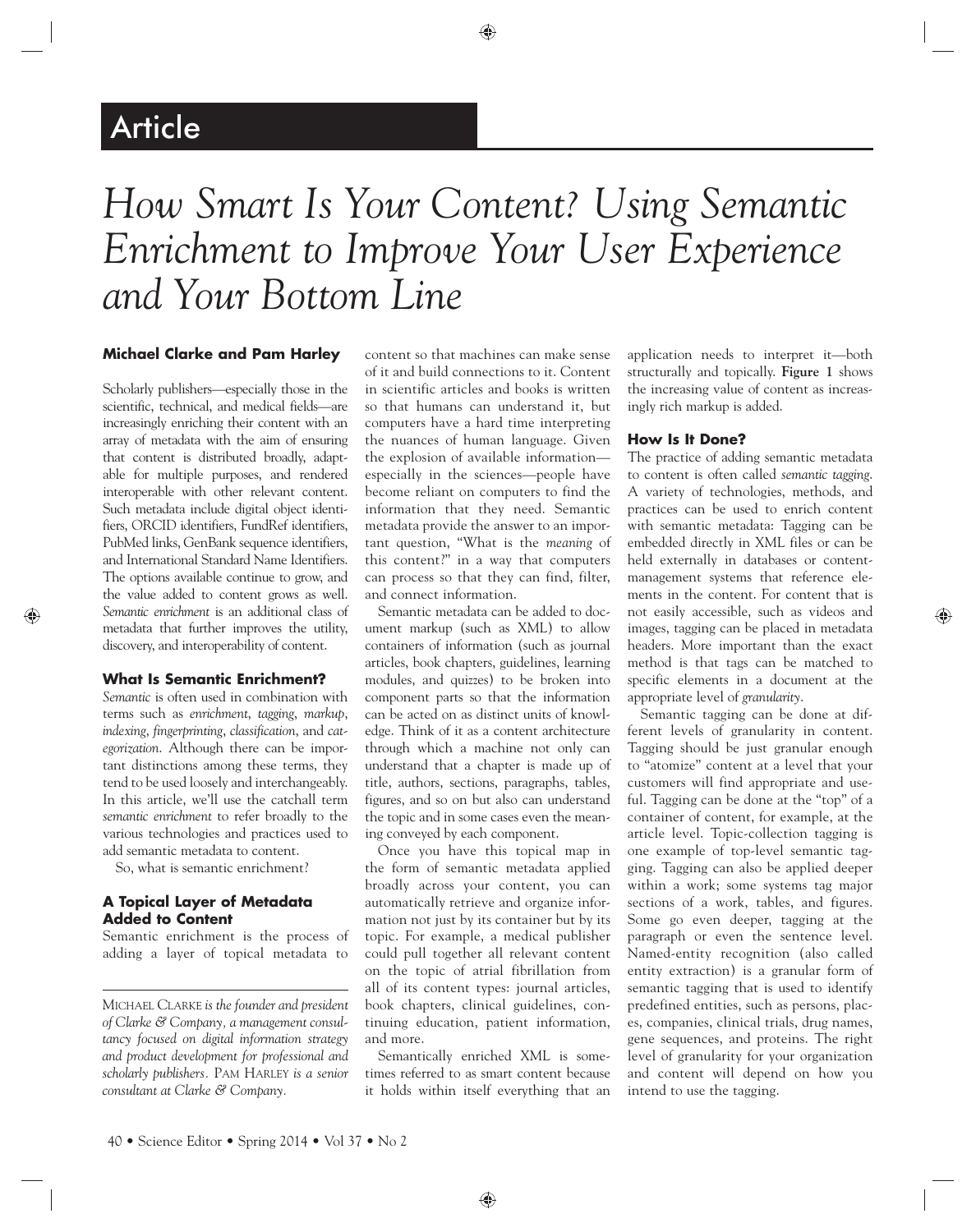### Article

### *continued*



Fig. 1. The value of content increases as increasingly rich markup is added to it. Smart content, which includes semantic markup in additional to structural markup, can be acted on by applications in highly sophisticated and automated ways and to meet a broader array of business objectives.

From "Smart content in the enterprise: How next-generation XML applications deliver new value to multiple stakeholders." Published with permission. Copyright 2014 Outsell, Inc. *www.outsellinc.com*.

#### **Who (or What) Tags?**

Mechanisms for tagging content range from fully manual to fully automated.

In **manual tagging,** a person who has the appropriate expertise (sometimes called a subject-matter expert) reads the content and applies tags; this process is sometimes referred to as semantic indexing. Manual tagging is ideal when your intended use of tagging requires a high degree of precision, for example, in clinical applications such as clinical decision-support tools. But it can be cost prohibitive for large volumes of content because it is labor intensive and hard to scale to large volumes of work. Some content types, such as multimedia, are not amenable to automated systems, and manual tagging might be a better option.

In **automated tagging,** software analyzes content, adding tags on the basis of concept matching, statistical patterns, and linguistic analysis. Most automated systems include a "teaching" phase during which humans adjust the algorithms used for tagging to fit a specific data set and subject field and thereby increase the level of precision and accuracy that can be achieved through automation. Automated tagging is highly scalable and is good for finding trends in large bodies of content. It is sometimes the only option for very large content sets. However, automated approaches can lead to false positives (incorrect applications of a tag), missed concepts, and other inaccuracies.

Often, a **hybrid** approach is used—an automated process is followed by manual

review and modification. For high-value, specialized uses (such as clinical decisionsupport tools that require "one best answer" results), this extra human touch may be necessary to achieve the right level of tagging accuracy.

#### **Knowledge Organization Systems**

Figure 2 shows the different knowledge organization systems that can be used for content classification and organization. They range in complexity from a simple controlled list of common terms to a highly complex ontology that describes relationships between terms. Such classification systems are the framework for the semantic layer and semantic tagging. They control normalization, consistency in tagging,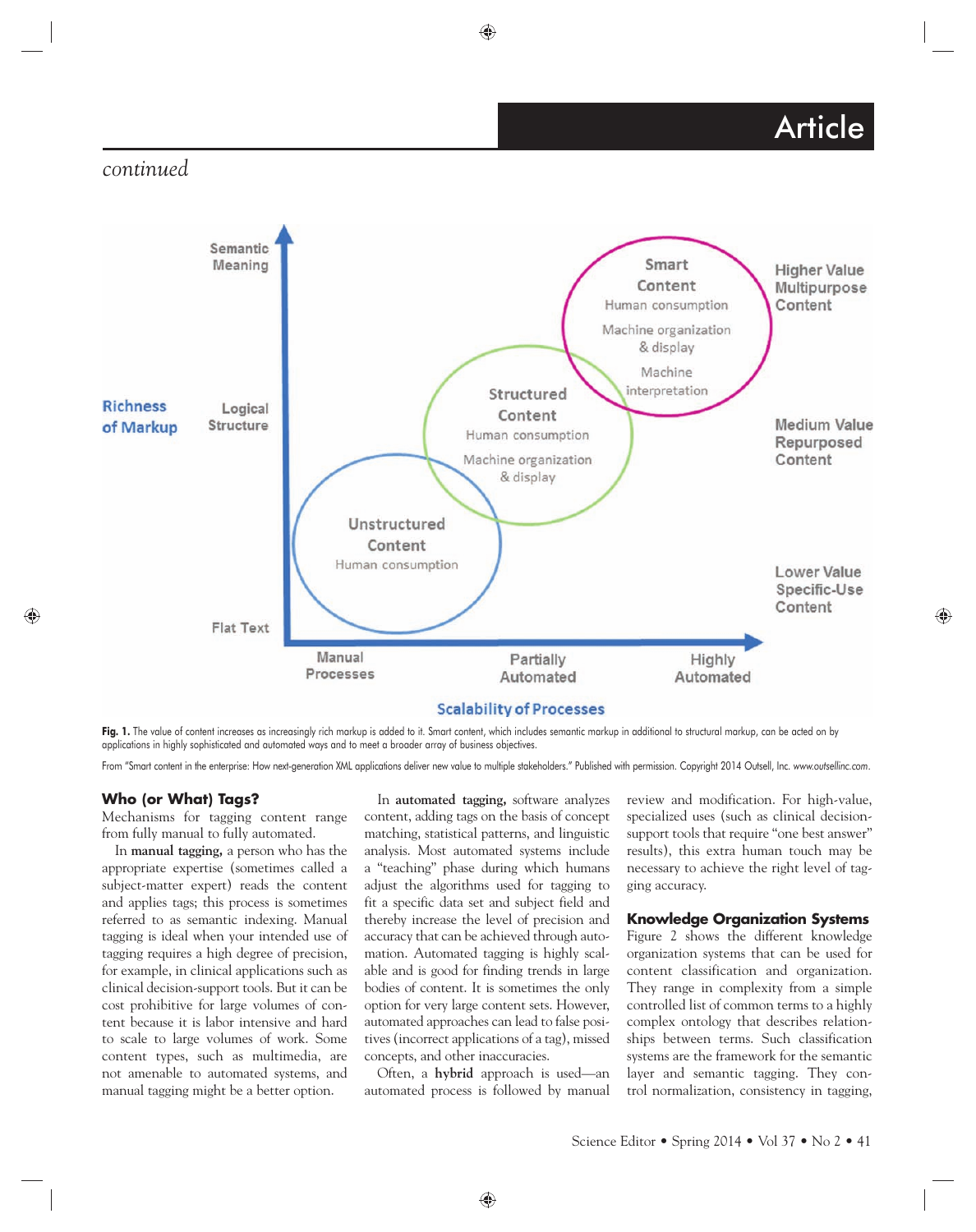# Article

#### **CONTROLLED VOCABULARY**

**Restricted list of terms** 

#### **TAXONOMY**

Controlled vocabulary organized into hierarchical structure (with parent-child relationships)

#### **THESAURUS**

Relationships in addition to parent-child, e.g., associative (related term), and equivalence (synonyms)

#### **ONTOLOGY**

Formal specification of the terms in a domain and the relations among them; the basic building blocks of ontologies are known as "triples": subject - predicate - object

> **INCREASING COMPLEXITY**

Fig. 2. Increasing complexity of knowledge organization systems.

 concept grouping and hierarchic relationships, and integrations and interoperability (both internal and external).

#### **Industry Standard Knowledge Organization Systems**

Your knowledge organization system must be able to interact with standards of your domain to forge useful external integrations. Many classification systems, usually in the form of taxonomies or thesauri, are in use in different scientific domains, such as the Unified Medical Language System (UMLS) and those from the American Chemical Society, American Institute of Physics, Association for Computing Machinery, Institute of Electrical and Electronics Engineers, Environmental Protection Agency, National Aeronautics and Space Administration, and US Geological Survey. Investigate what's available in your scientific domain; if there is a system that is a good fit for your content and your intended uses, consider adopting it. A good example of a domainlevel knowledge organization system in medicine is the UMLS metathesaurus, which maps more than 100 healthcare vocabularies—for example, Medical Subject Headings (MeSH), Systematized Nomenclature of Medicine (SNOMED), and the *International Classification of Diseases* (*ICD*)—to support health-care interoperability.

If you are lucky enough to have an appropriate taxonomy or other classification system that describes your domain, make sure that you have a mechanism to adapt it to meet the needs of your content and your users and the pace of change and new concepts in your field. For science publishers in cutting-edge fields, a standard taxonomy will be unlikely to be updated fast enough to match your research output; you'll need to be able to add concepts at the time of publication and reconcile them with the standard taxonomy later.

#### **What Can Be Done with Semantically Enriched Content?**

Once you have semantically enhanced your content, the benefits are many. A few are covered below.

#### **Search and Discovery**

Many publishers look to semantic enrichment to improve searching. Better search functionality makes users more productive, and this makes your content more useful to them. Time-strapped users are struggling with information overload, and fewer, better answers often are preferred. Your classification system should include equivalent relationships (also called nonpreferred terms), terms that essentially refer to the same thing. They can be synonyms, abbreviations, jargon, even misspellings. The equivalents can be used in your search to normalize the constantly evolving variations in the language that authors use to describe concepts and that searchers use to find them, allowing, for example, searches for "a-fib" to retrieve content on atrial fibrillation. Search "autocomplete"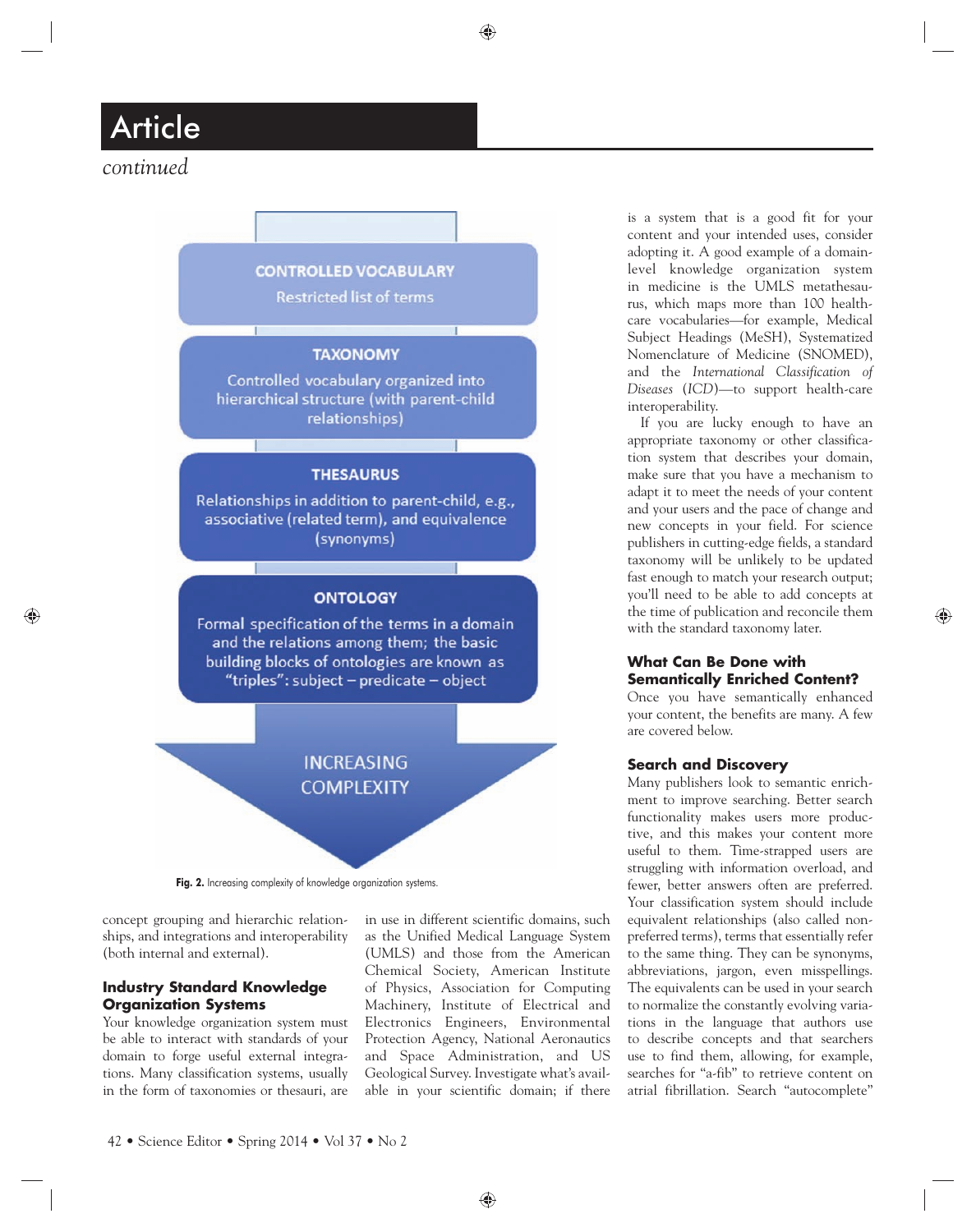### *continued*

can also direct users to content by filling in matching concepts that are found in your content set as a user starts to type into the search box.

Semantic metadata also help to find nontext objects, such as images and videos, which can be tricky to find with full-text search because they contain little or no text to match on.

#### **Topic Groupings and Hierarchic Relationships**

In addition to serving as the "concept control" for tagging, semantic tagging governed by a taxonomy also allows content to be grouped topically—for example, to create topic collections or virtual journals—as well as hierarchically. A taxonomic hierarchy can even be provided to users in an application to allow them to broaden or narrow their exploration.

#### **Related-Content Linking**

Semantic tagging is a good way to offer users pathways for serendipitous discovery of related content—stumbling on gems that are highly relevant but that the user didn't even know existed. Related-content linking allows a publisher to put additional relevant information in users' paths and entice them to read more content; this can improve such metrics as number of page views and time on site. These links are dynamically generated as new content is added; new or updated links do not need to be "hard coded" as content is added.

#### **Hooks for Integration and Interoperability**

Semantic tagging can also provide "hooks" that allow you to connect external sources to your content and to exchange information across applications automatically. A good example of semantic tagging to provide integration hooks is the National Guideline Clearinghouse (NGC). NGC creates structured summaries of clinicalpractice guidelines and tags them with several health-care vocabularies, including *ICD*, MeSH, and SNOMED. This tagging enables external sources to connect to the guideline summary by using shared terms.

For example, electronic health record (EHR) vendors can automatically provide guideline summaries within an EHR by using SNOMED terms.

It is increasingly important for publishers to integrate content into customers' workflows to bring content to them *in context* as they do their daily work. Such customers might include clinicians at the point of care, researchers at the bench, or students preparing for an examination. Semantic tagging and domain standard classification systems can provide the hooks that allow your content to integrate with workflow applications.

#### **Connecting Users and Content**

Getting users to provide details of their interests when they register for site access is notoriously difficult. But as a user navigates content on semantically enabled sites, you can apply the tags on content visited to that user's profile, eventually creating a profile that identifies the user's interests. What topics is the user interested in? How are the user's interests changing? Such user profiles can be used to create personalized information services or perhaps to connect users to *communities of practice,* groups of people who share an interest and who come together through social interaction to learn from each other.

#### **Targeted Advertising**

In addition to articles and book chapters that can be related through semantic tagging, advertising can also be related. Publishers can charge more for contextually targeted ads—ads that are topically related to content—than for nontargeted ads. Advertisers are increasingly interested in targeting ads to *users* instead of an article, and this is possible for sites that create user profiles through semantic tagging. Ads that are targeted to user profiles can be shown to users wherever they travel through the site.

#### **New Products**

Semantic enrichment lets you find topically related content and then recombine it to create new products from content that you already have. Such content recycling can lead to image collections, mashup and micro products that serve specialized audiences and fit specific workflows, and topically constructed objects, such as virtual journals, knowledge environments, coursepacks, and learning objects.

#### **How to Get Started**

What steps should you take to get started?

First, *don't* start with technology. The temptation often is to jump into an exploration of the various technologies available and invite vendors in for demos. Before you explore technology, determine how you and your users will make use of semantic enrichment.

#### **Create User Stories**

Focus your semantic-tagging strategy on *user stories.* A user story captures what the user wants to achieve—who wants the functionality and why it allows that user to achieve something *useful.* How do people want to *use* your content? What tasks are they trying to do when they use your product? What answers are they looking for? At what point in their workflow is your content used? What content sets does it make sense to connect, both internally within your organization and with other content in your field or even related fields?

Your *organization* is also an important user of your product. What user stories does the marketing department have? Editorial? Advertising? For example, your advertising department might want to be able to target advertisements to related articles.

Even if your audience members are all part of the same specialty or are all members of your association, they will have different needs that depend on the roles that they are filling. A clinician wants to know the best treatment for the patient who is about to be seen. A researcher wants to know everything about a subject of interest. A student wants to prepare for an examination. Their user stories—and their demands of your content—will be different. If you solve a need for your users, you are more likely to create value and create successful features and products.